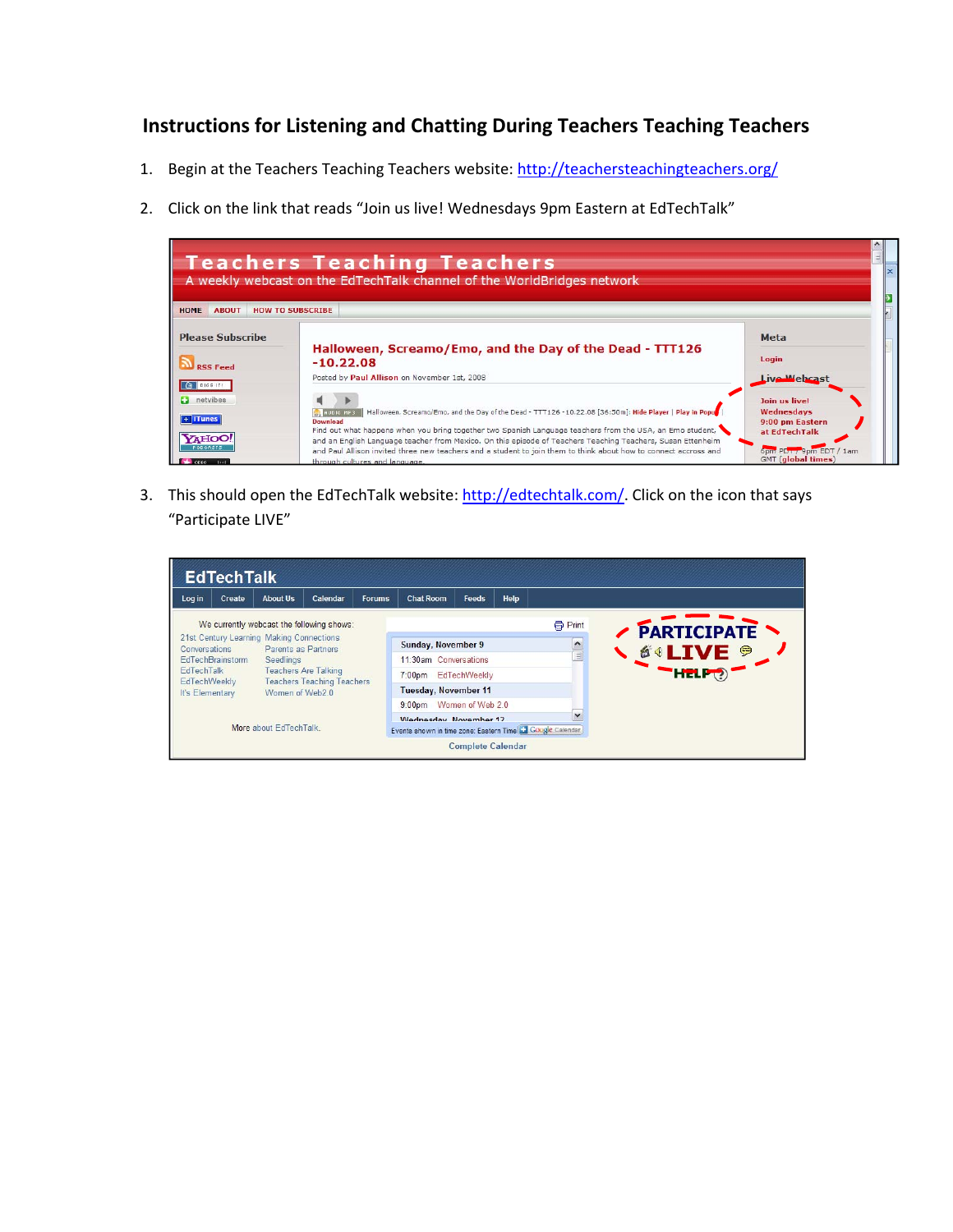4. You will be brought to this page: http://edtechtalk.com/live



5. To listen to the live Audio Stream look to the right side of this "LIVE" screen. There you should see a box with two channels listed and their status. Pick the channel that is currently streaming (which is usually "EdTechTalk‐A").

| <b>Audio Stream</b> |                         |  |  |  |  |  |  |  |  |
|---------------------|-------------------------|--|--|--|--|--|--|--|--|
| <b>Channel</b>      | <b>Status</b>           |  |  |  |  |  |  |  |  |
| EdTechTalk-A        | currently not streaming |  |  |  |  |  |  |  |  |
| EdTechTalk-B        | currently not streaming |  |  |  |  |  |  |  |  |

- 6. Click on the black audio icon to open your default audio player on your computer. You can also choose RealAudio (blue icon) or Windows Media Player (multicolored icon) if you know you prefer one of those players.
- 7. The audio player you choose will open and start to play the live webcast immediately. If it doesn't play immediately, hit the play button and also check your player's volume control.
- 8. There is also an option to "chat" with other listeners and guests on the show. When you arrive at the http://edtechtalk.com/live page, a chat screen will automatically load in the main area of the screen.

The chat is a place to share thinking with other listeners as well as the guests and facilitators of